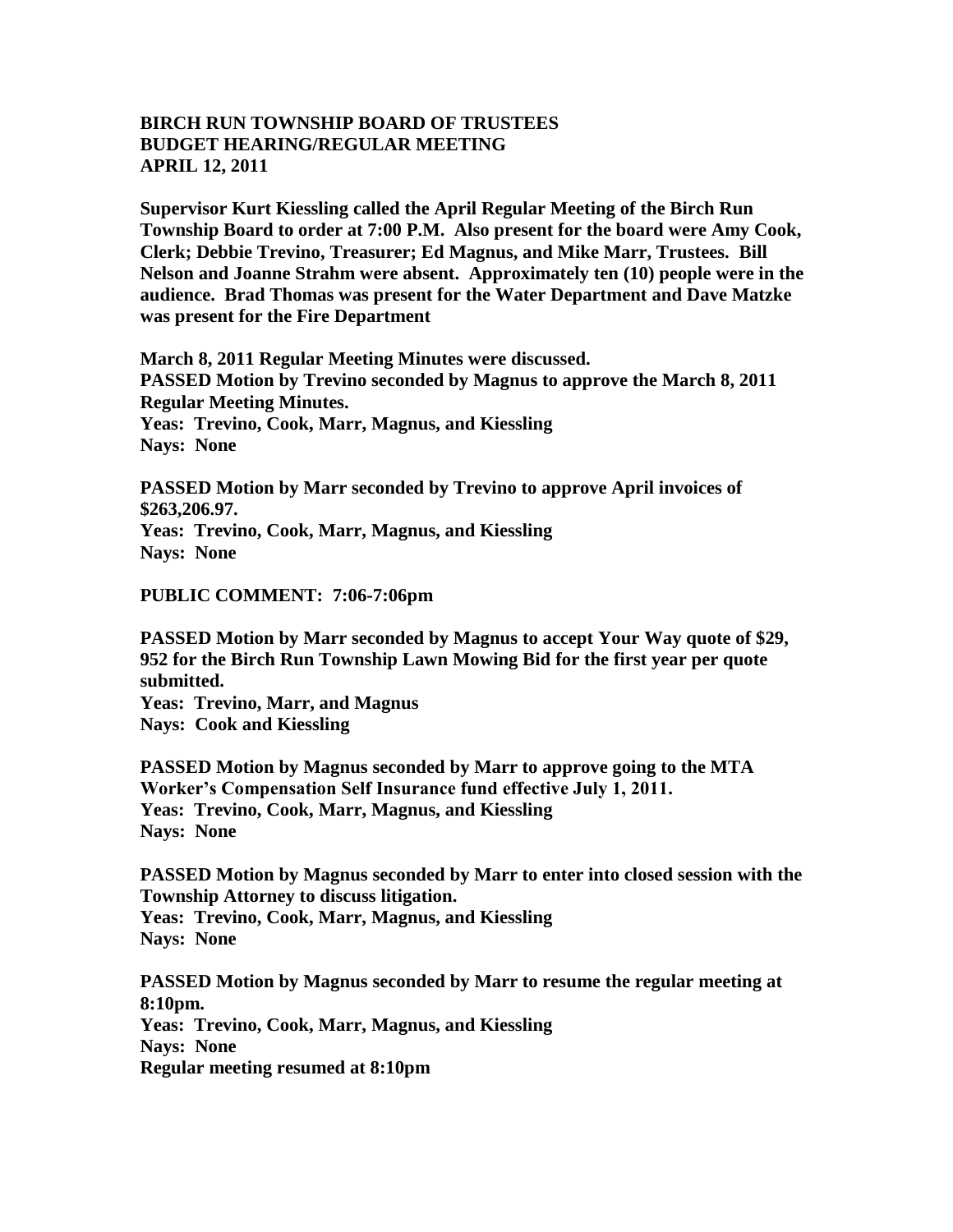**PASSED Motion by Marr seconded by Magnus to accept council's recommendation with respect to the pending litigation involving Birch Run Township, Village of Birch Run, and Village of Birch Run DDA. Yeas: Trevino, Cook, Marr, Magnus, and Kiessling Nays: None** 

**PASSED Motion by Marr seconded by Magnus to allow park committee to buy diamond dust for the park ball diamonds not to exceed \$1,500 which includes the leveling work involved.**

**Yeas: Trevino, Cook, Marr, Magnus, and Kiessling Nays: None** 

**PASSED Motion by Magnus seconded by Marr to accept the contract for accounting services from Andrew Kushion for \$30.00 per hour at 16 hours per month.**

**Yeas: Trevino, Cook, Marr, Magnus, and Kiessling Nays: None** 

**PASSED Motion by Magnus seconded by Cook to approve budget amendments per Attachment A as amended.**

**Yeas: Trevino, Cook, Magnus, and Kiessling Nays: Marr**

**PASSED Motion by Marr seconded by Magnus to approve Ordinance 2011-01 (Birch Run Township Planning Commission Ordinance). Yeas: Trevino, Cook, Marr, Magnus, and Kiessling Nays: None** 

**PASSED Motion by Marr seconded by Magnus to allow the Taymouth/Birch Run Jaycees to use the Township Park on April 23, 2011 for the annual Easter egg hunt. Yeas: Trevino, Cook, Marr, Magnus, and Kiessling Nays: None** 

**PASSED Motion by Marr seconded by Magnus to approve Resolution 2011-07 (Resolution to Delegate Capital Improvement Plan Responsibility). Yeas: Trevino, Cook, Marr, Magnus, and Kiessling Nays: None** 

**PASSED Motion by Cook seconded by Magnus to accept the quote from Abraham and Gaffney of \$10,700 for Birch Run Township auditing services for three years. Yeas: Trevino, Cook, Marr, Magnus, and Kiessling Nays: None** 

**PASSED Motion by Marr seconded by Cook to approve the Village of Birch Run and Township of Birch Run Seventh Amended Agreement for Police Protection Services.**